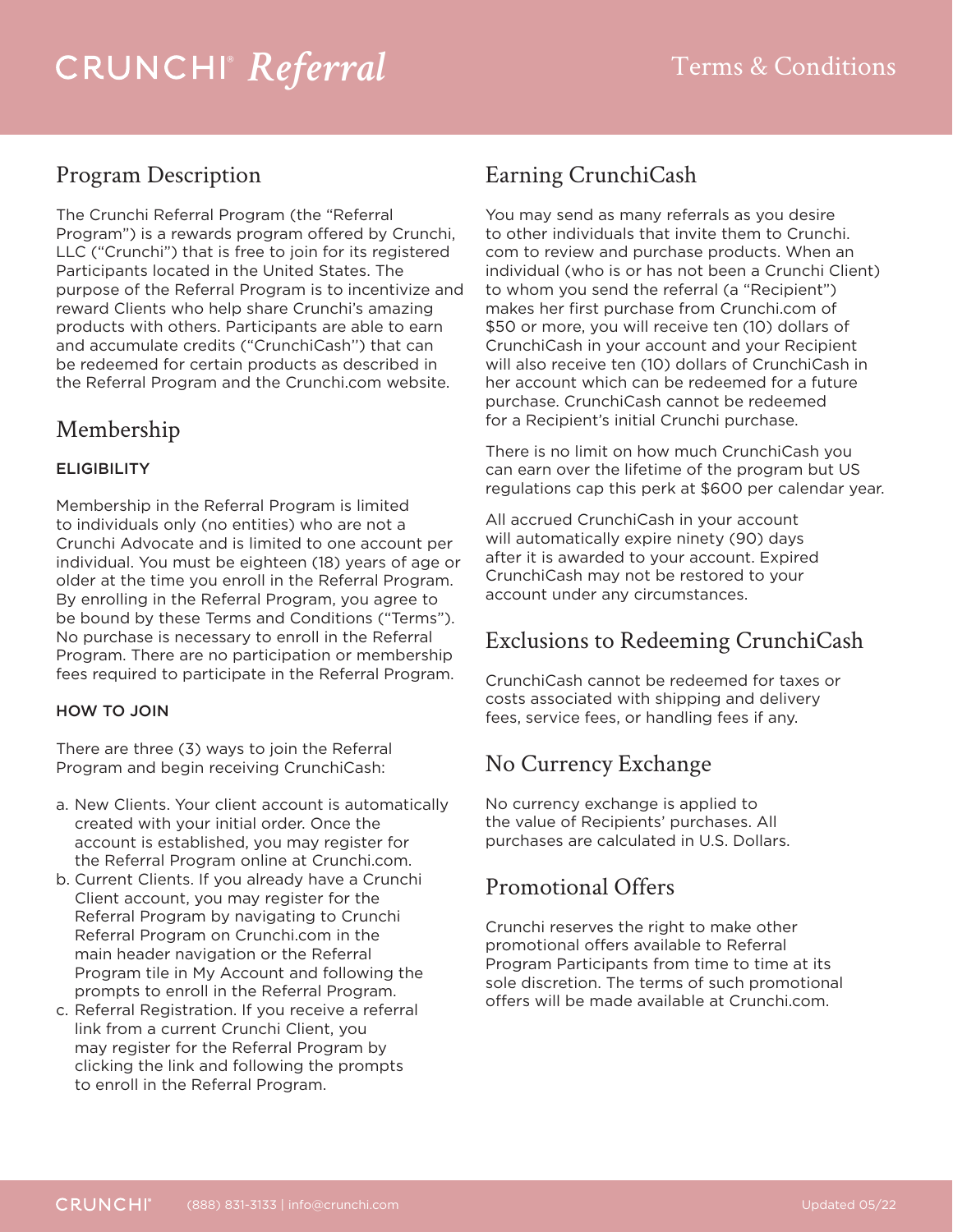## *Referral* Terms & Conditions

#### Viewing CrunchiCash

You can view and track your current CrunchiCash balance, as well as any activity and available rewards options, by logging into your Crunchi account.

#### Redeeming CrunchiCash

You may redeem CrunchiCash at any time to make a purchase from Crunchi.com subject to these Terms and Conditions. CrunchiCash can be redeemed for any amount, up to the purchase price of a desired item or items. There is no cap on how much CrunchiCash you can redeem at one time, up to the total product cost of the purchase.

#### Return of Products

If you return any product that was purchased in whole or in part by redeeming CrunchiCash, Crunchi will credit to your account the amount of CrunchiCash that was used for that purchase.

### Expiration of CrunchiCash

All accrued CrunchiCash in your account will automatically expire ninety (90) days after it is awarded to your account. Expired CrunchiCash may not be restored to your account under any circumstances.

#### Communications by and with Crunchi and its Advocates

By enrolling in the Referral Program, you will automatically be subscribed to receive transactional emails about the Referral Program, including but not limited to communications regarding products, product orders, special and promotional offers, and CrunchiCash. Crunchi Advocates may communicate with you with respect to the Referral Program.

### Opting Out of the Referral Program

You can choose to opt out of the Referral Program at any time. Opting out of the Referral Program does not cancel your Crunchi Client account.

If you opt out of the Referral Program and continue purchasing products, you will not earn CrunchiCash on those purchases. However, the CrunchiCash you earned while you were enrolled in the Referral Program will remain available in your account until its regular expiration date. You will have the ability to redeem your CrunchiCash while opted out of the Referral Program. You may opt back into the Referral Program at any time, resume earning CrunchiCash, and redeem any unexpired CrunchiCash in your account.

### Data Privacy

By enrolling in the Referral Program, you agree to be bound by Crunchi's Privacy Policy. Please read Crunchi's Privacy Policy carefully to understand how Crunchi collects, uses, and discloses information about customers, how to update or change your personal information, and how we communicate with you.

#### Amendments

Crunchi may, in its sole discretion, alter, limit, amend or modify these Terms at any time or may terminate the Referral Program any time, by posting any such changes at www.Crunchi.com. The amendments or modifications to the Referral Program that Crunchi may make include, but are not limited to, any of the following changes: (i) increase or decrease the amount of CrunchiCash required to purchase a product; (ii) implement a different time period for the expiration of CrunchiCash; (iii) change the eligibility or method of becoming a Participant; (iv) modify or change the Referral Program rules or rewards; or (v) discontinue the Referral Program upon ninety (90) days notice. Electing to remain a Participant after a change in the Terms constitutes your acceptance of the revised Terms.

#### Termination/Removal from the Referral Program

Crunchi reserves the right to terminate your participation in the Referral Program if Crunchi determines, in its sole and absolute discretion, that you have violated these Terms or that the use of your Referral Program account is unauthorized, deceptive, fraudulent, or otherwise unlawful. In